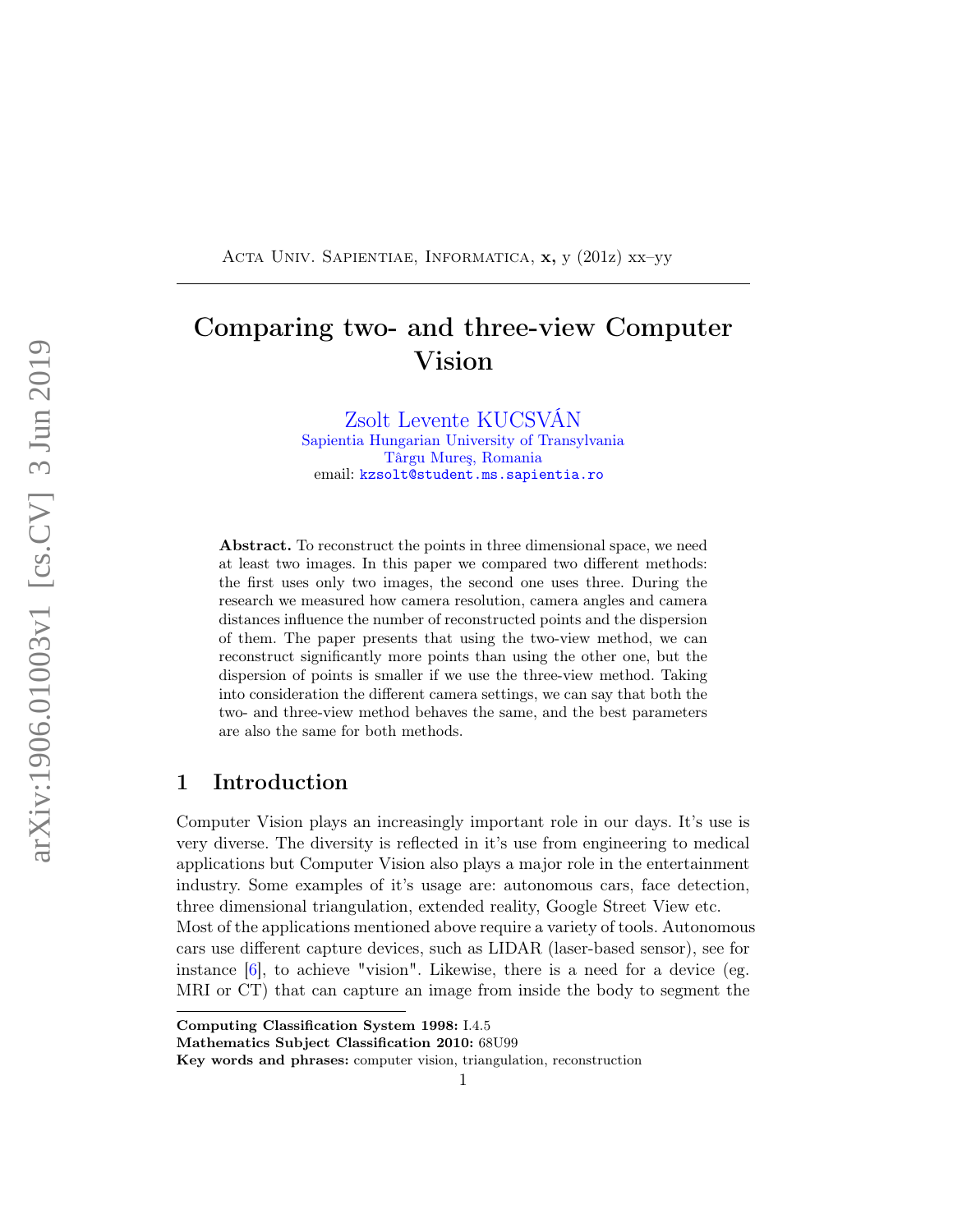tumors. It is noticeable that similarly to the complex structure of the human visual system, for the computer vision, we also need a complex system of physical devices. Of course, this complex physical system is not enough. There is also a need for effective software, that processes and interprets the information gained through the devices.

From a large set of applications, the three-dimensional triangulation may seem to be the simplest. For this application, we do not need anything else but just different photos about the same object. It is not necessary for images to be made with the same camera and it is not important how the cameras are placed when capturing the images, but it is important to have at least one common object on the images. Based on these, it seems this problem can be solved more easily than the rest. Nevertheless, if we are getting deeper in this subject, it turns out that although this task is associated with the least constraint, it is one of the most difficult to solve mathematically and to write optimal software for this.

In this paper the main goals are to compare the two-view triangulation with the three-view one and to create a data set, that is suitable for the previously mentioned purpose. Comparing the two methods, we had the following aims: to compare the two methods based on input images with different resolution, in the case of different angles of the cameras and finally in the case of different distances of the cameras.

In order to make the right measurements, the following are required: to identify common pixels on images, to calculate the camera matrices based on the images and to triangulate the identified common pixels based on the camera matrices (using both two-view and three-view method).

### 2 Mathematical background and previous results

1997 is a significant year in the history of Computer Vision. At this point, there were methods for the triangulation problem, but in this year Richard I. Hartley with Peter Sturm published a method, which gives an optimal solution in case we are using image pairs. Their method differs from previous methods, so not the algebraic error was minimized but the geometrical. By this method they achieved to solve the problem optimally by finding the roots of a 6th grade polynomial, see [\[5\]](#page-9-1).

In 2005 Henrik Stewenius, Frederik Schaffalitzky and David Nister published a paper about solving optimal the three-view triangulation. This method is based also on minimizing the geometric error, but instead of the 6th grade

<span id="page-1-0"></span>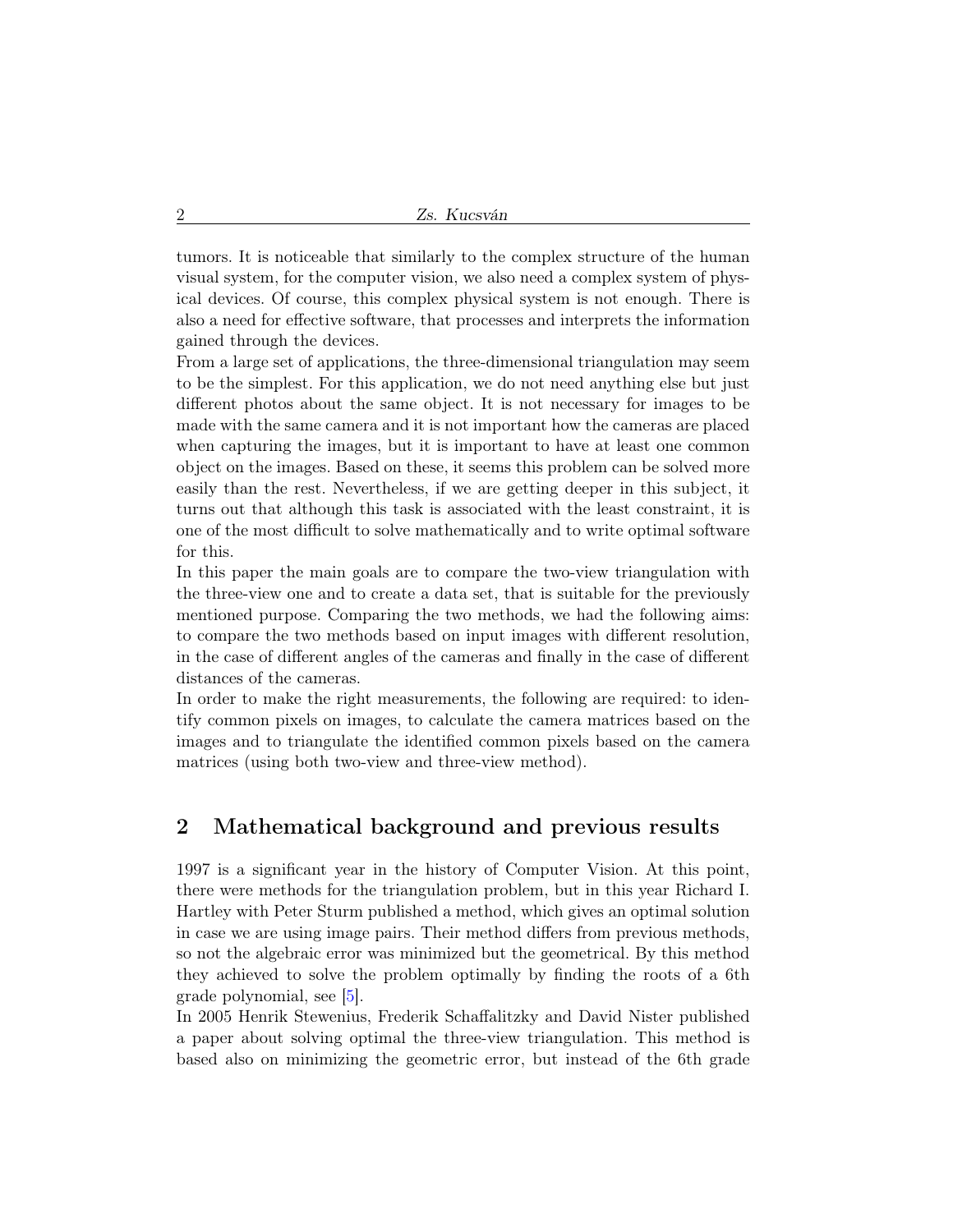<span id="page-2-1"></span>polynomial we have to find the roots of a 47th grade polynomial to get the optimal solution, see [\[10\]](#page-10-0).

The three-view triangulation compared to the two-view has just one more input (the third picture) but the problem to find the optimal triangulation has become more complicated. This is also a question, that if we want to triangulate optimally from n pictures, how complicated will be the polynomial we have to solve. We don't know for sure the answer to this question, but there is a paper from 2016 in which there is formulated a conjecture about this. Conform to the conjecture, if we have n pictures, the grade of polynomial will be the following  $(see [2]):$  $(see [2]):$  $(see [2]):$ 

$$
\frac{9}{2}n^3 - \frac{21}{2}n^2 + 8n - 4
$$

#### 2.1 Camera coordinate system

The corresponding point of  $X_{3D} = (x_1, x_2, x_3)^T$  is the  $X_{2D} = (x_1, x_2)^T$  in the camera coordinate system. This has the following form in homogeneous coordinates (see [\[7\]](#page-9-3)):

<span id="page-2-0"></span>
$$
\begin{pmatrix} x_1 \\ x_2 \\ x_3 \\ 1 \end{pmatrix} \longmapsto \begin{pmatrix} f x_1 \\ f x_2 \\ x_3 \end{pmatrix} = \begin{pmatrix} f & 0 & 0 & 0 \\ 0 & f & 0 & 0 \\ 0 & 0 & 1 & 0 \end{pmatrix} \begin{pmatrix} x_1 \\ x_2 \\ x_3 \\ 1 \end{pmatrix}
$$
 (1)

Transformation [\(1\)](#page-2-0) is a simple product of matrices. The left-hand side of the product is the projection matrix, that contains the parameters of the camera. These parameters determine the formation of the image. The right-hand side of the product is the three-dimensional point itself, which we would like to take picture of. The actual projection matrix looks like the following (see [\[7\]](#page-9-3)):

$$
P = \begin{pmatrix} s_{x}f & a & s_{x}o_{x} & 0 \\ 0 & s_{y}f & s_{y}o_{y} & 0 \\ 0 & 0 & 1 & 0 \end{pmatrix},
$$
 (2)

where f is the focal length,  $(s_x, s_y)$  the zoom of the camera,  $(o_x, o_y)$  the translation of the axes of the camera coordinate system and a determines the shape of the pixels. The parameter  $a$  is not null just in the case, where the axes of the coordinate system are not perpendicular to each other, see [\[7\]](#page-9-3). The projection matrix has also the following form: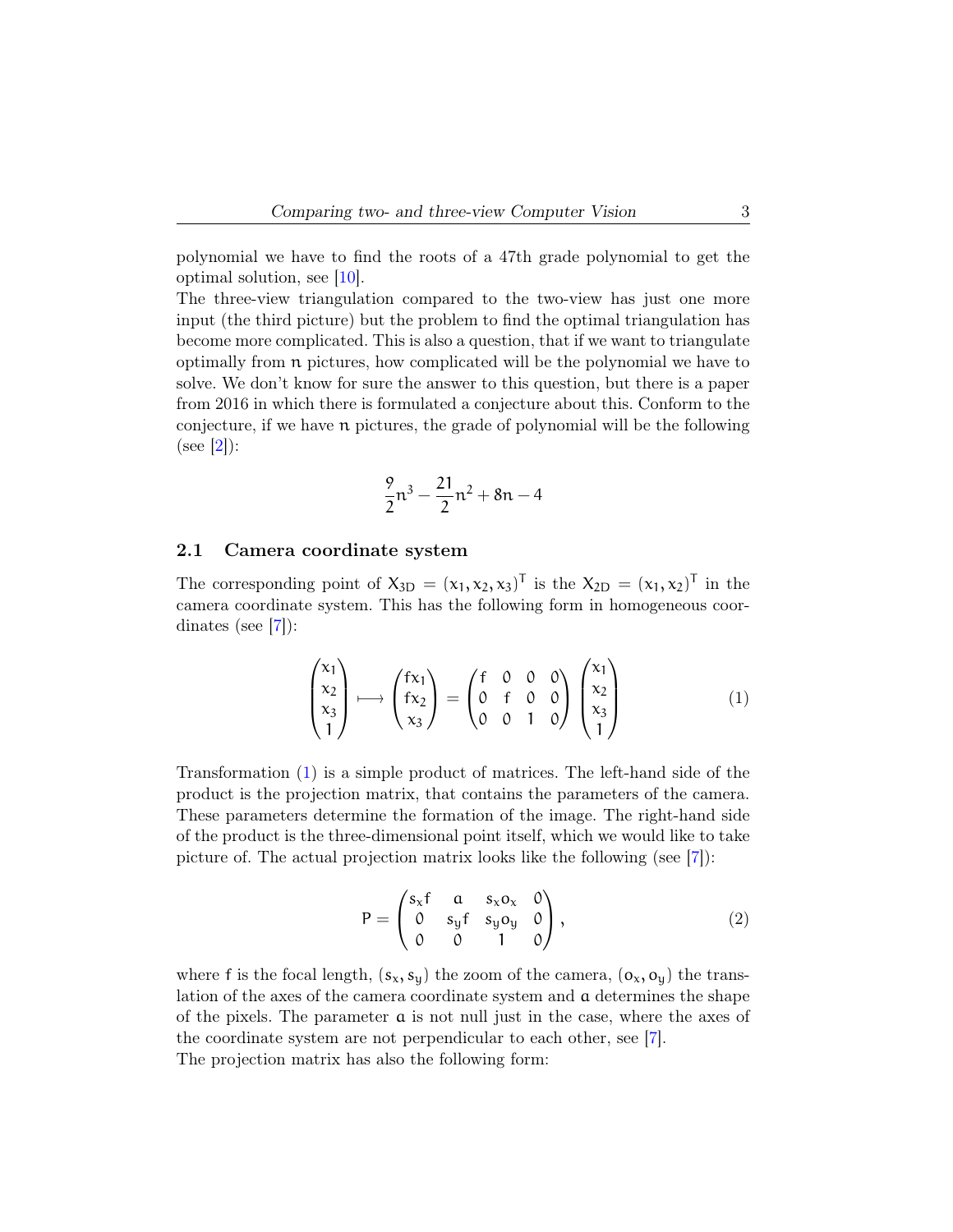$$
P = K[I|O], \tag{3}
$$

where K is the calibration matrix, see [\[7\]](#page-9-3).

#### 2.2 World coordinate system

It is not enough to consider just the camera coordinate system, because the real points which we want to take pictures of are in the world coordinate system. The connection of the two coordinate systems are the following:

- 1. There is a translation t between them
- 2. The world coordinate system is rotated

Taking into consideration these, the projection matrix has the following form:

$$
P = K[R|Rt] = KR[I|t] = K[R] - R\tilde{C} = KR[I] - \tilde{C},
$$
\n(4)

where R is the rotation and, t is the translation.  $\tilde{C}$  is inhomogeneous coordinate of camera center in the world coordinate system  $(t = -\tilde{C})$ , see [\[7\]](#page-9-3).

#### 2.3 Camera calibration

From [\(1\)](#page-2-0), we can easily determine the image of a point if projection matrix P is known. The process of determining the projection matrix P is called camera calibration.

One method to this process is using calibration pattern. The corners of a chessboard can be easily identified, so they are often used. The most used calibration pattern is the Tsai grid, see [\[11\]](#page-10-1).

P has 12 elements, but it's degree of freedom is just 11, so we need 11 equations to determine the projection matrix.

Because of the noise of the images, the 11 equations won't give an exact solution, so we use more equations and minimize the algebraic error of the overdefined equation system, see [\[7\]](#page-9-3).

<span id="page-3-0"></span>
$$
Ap = 0,\t\t(5)
$$

where A has size  $2N \times 12$  and  $p = (P_{11}, P_{12}, \dots, P_{34})^T$  contains the unknown elements of the projection matrix ( $P_{ij} \in P$ ,  $i = \overline{1,3}$ ,  $j = \overline{1,4}$ ).

<span id="page-3-1"></span>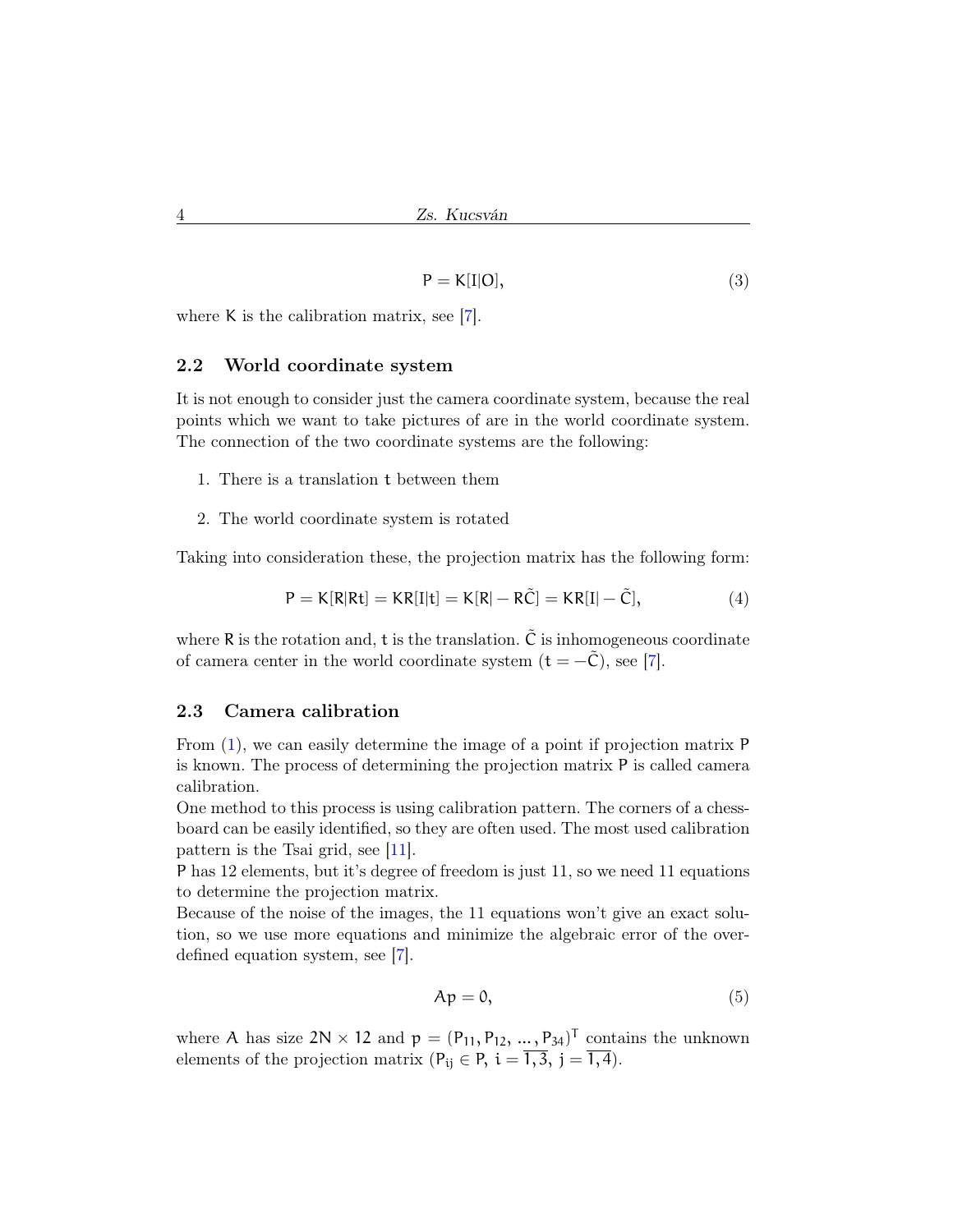#### <span id="page-4-0"></span>2.4 Geometrical error

[\(5\)](#page-3-0) minimizes the algebraic error of the system, but this won't be optimal geometrically. For minimizing the geometrical error of n-view method, we use the following equation, from [\[7\]](#page-9-3):

$$
Err = \sum_{i=1}^{n} \|X_{2D_i} - PX_{3D_i}\|^2, \qquad (6)
$$

where  $X_{2D}$  is the coordinate of a pixel on the image, and  $PX_{3D}$  is coordinate projected by the camera matrix. This is a least squares problem, which we can solve for example with Levenberg-Marquard algorithm, see [\[4\]](#page-9-4).

### 3 Practical implementation

To make the proper measurements, we needed an appropriate set of data. Since we did not find a suitable data set, we generated one, see [\[8\]](#page-9-5). The pictures for this data set were made with a Google Pixel 2 smartphone, using the OpenCamera (see [\[3\]](#page-9-6)) application freely available for Android phones. The specifications of the camera are the following:

| Sensor type      | <b>CMOS</b>          |
|------------------|----------------------|
| Sensor size      | 1/2.6"               |
| Aperture         | f/1.8                |
| Focal length     | $\approx 4.47$ mm    |
| Image Resolution | 4032x3024 (12.19 MP) |
| Pixel size       | $1.4 \mu m$          |

Table 1: Google Pixel 2 - camera specifications[\[1\]](#page-9-7)

#### 3.1 OpenMVG library

For comparing the two methods, we used the OpenMVG open-source library, see [\[9\]](#page-10-2). This library is designed for computer-vision scientists. OpenMVG provides solutions for multiple problems in Computer Vision, such as the triangulation.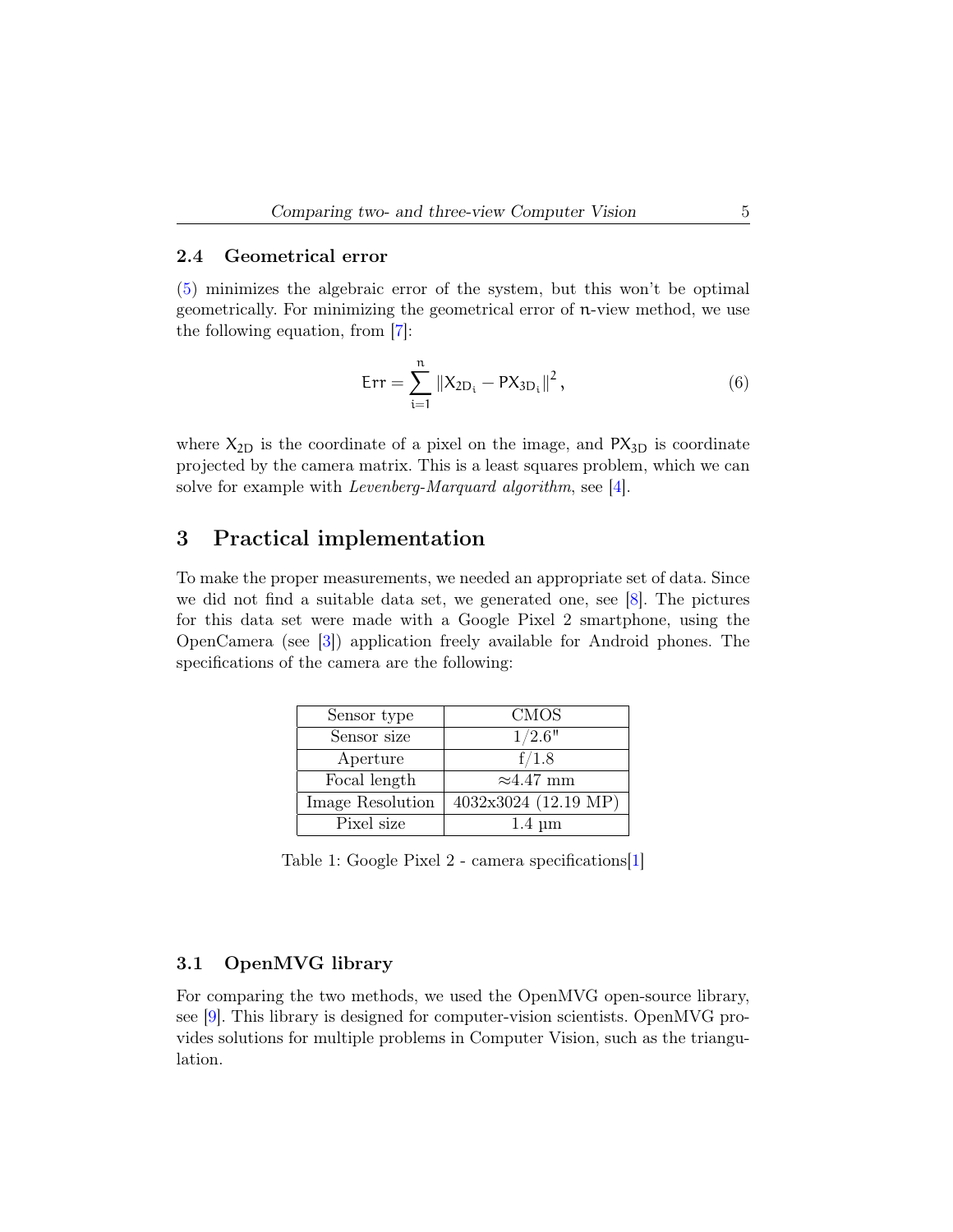

Figure 1: OpenMVG Reconstruction System

## 4 Evaluation and conclusion

Given the number of found common pixels, the two-view method founds 1.45− 1.86 times more common pixels than three-view one, but there are some questions. The first question would be, what happens with common pixels on all images? In this case the two-view method does three triangulations: using images  $1 - 2$ ,  $1 - 3$  and  $2 - 3$ . From these three triangulations two are redundant. Furthermore if there is noise on the images, the needlessly triangulated points won't coincide with each other, however they should.

#### 4.1 Evaluation of different resolution measurements

We can notice, that the smaller the resolution, the less common points will find the software. At very low resolution  $(480 \times 320)$ , the software does not work at all. Up to FullHD resolution  $(1920 \times 1080)$  the software finds less than 1, 000 while above FullHD resolution finds thousands of common pixels with the two-view method. The three-view method has similar results. Up to UltraHD resolution  $(3840 \times 2160)$  the number of reconstructed pixels increases steadily, while at the highest resolution  $(4032 \times 3024)$  a larger drop is detected  $(426$ points for two-view and 122 for three-view method). One possible explanation for this is the higher noise entering at high resolution. If there was no noise on the images, the number of reconstructed points would increase steadily by increasing the resolution.

Analyzing the dispersion, we can observe for the three-view method this is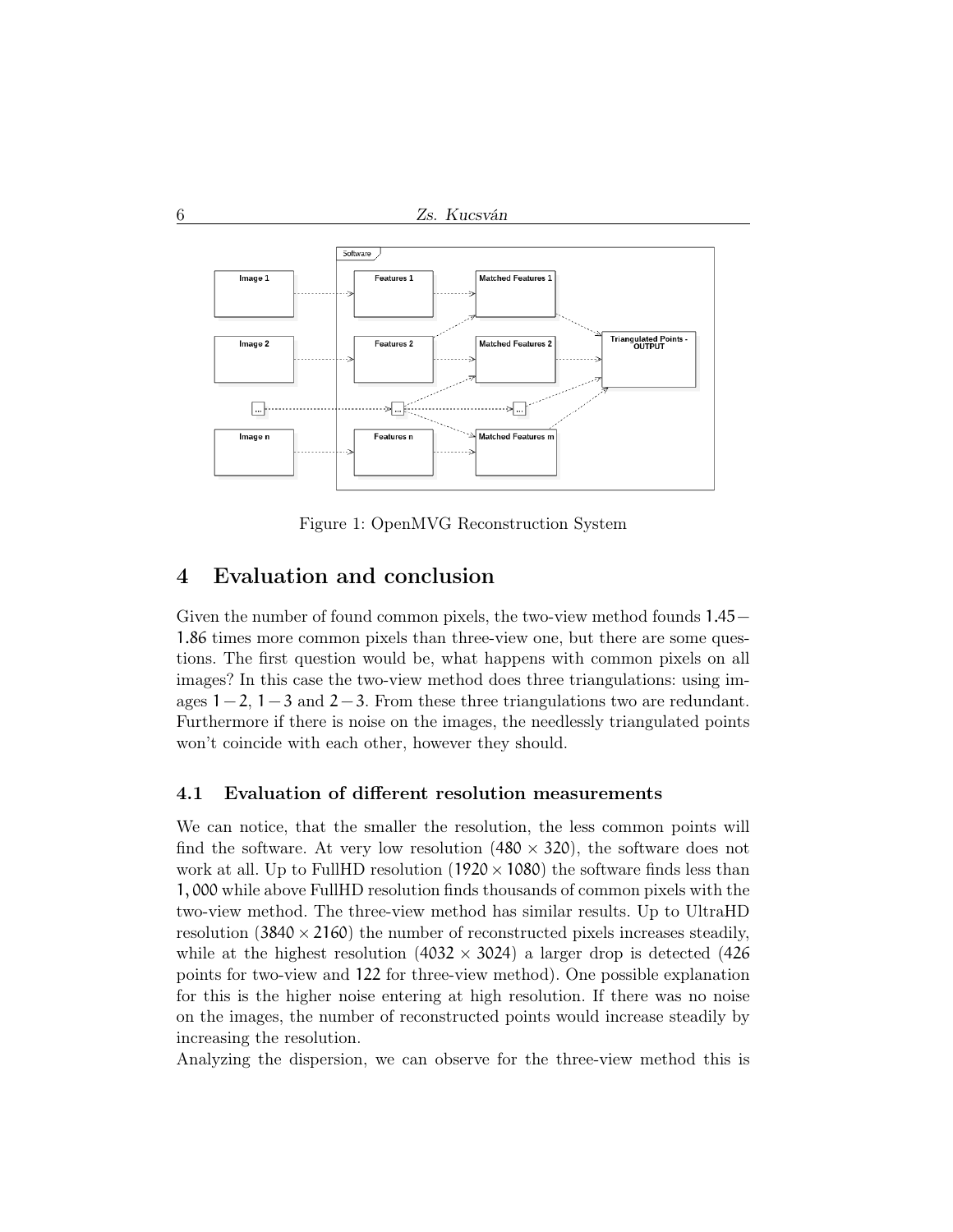

Figure 2: Different resolution measurements

smaller. The dispersion at three-view method can be smaller from 1.2% up to 11.8%. On average, the dispersion of three-view triangulation is less by 5.6% than the two-view method.

#### 4.2 Evaluation of different angles measurements

First of all, the middle camera was fixed for all measurements at 21cm distance from the object. For every three measurement, the left camera was fixed, while the right-one was positioned in 8.74°, 13.18° and 16.79° degrees to the middle camera. At the first three measurements, the left camera was held in 5.33°, in the next three in 9.46° and at the last three in 10.72° degrees to the middle camera (see Figure [3\)](#page-7-0).

The first conclusion we can observe is the resolution does not play a key role in either two- or three-view method. For both methods, the number of pixels matched increases in the same way as the angles increase, but for two-view method is still significantly higher. From the current measurements, we can conclude, the dispersion decreases if one camera is positioned in a low angle, and the other in a high angle to the middle camera.

The best result is in the case when left-camera has 5.33° and the right-camera 16.79° degrees to the middle camera. In this case the number of found common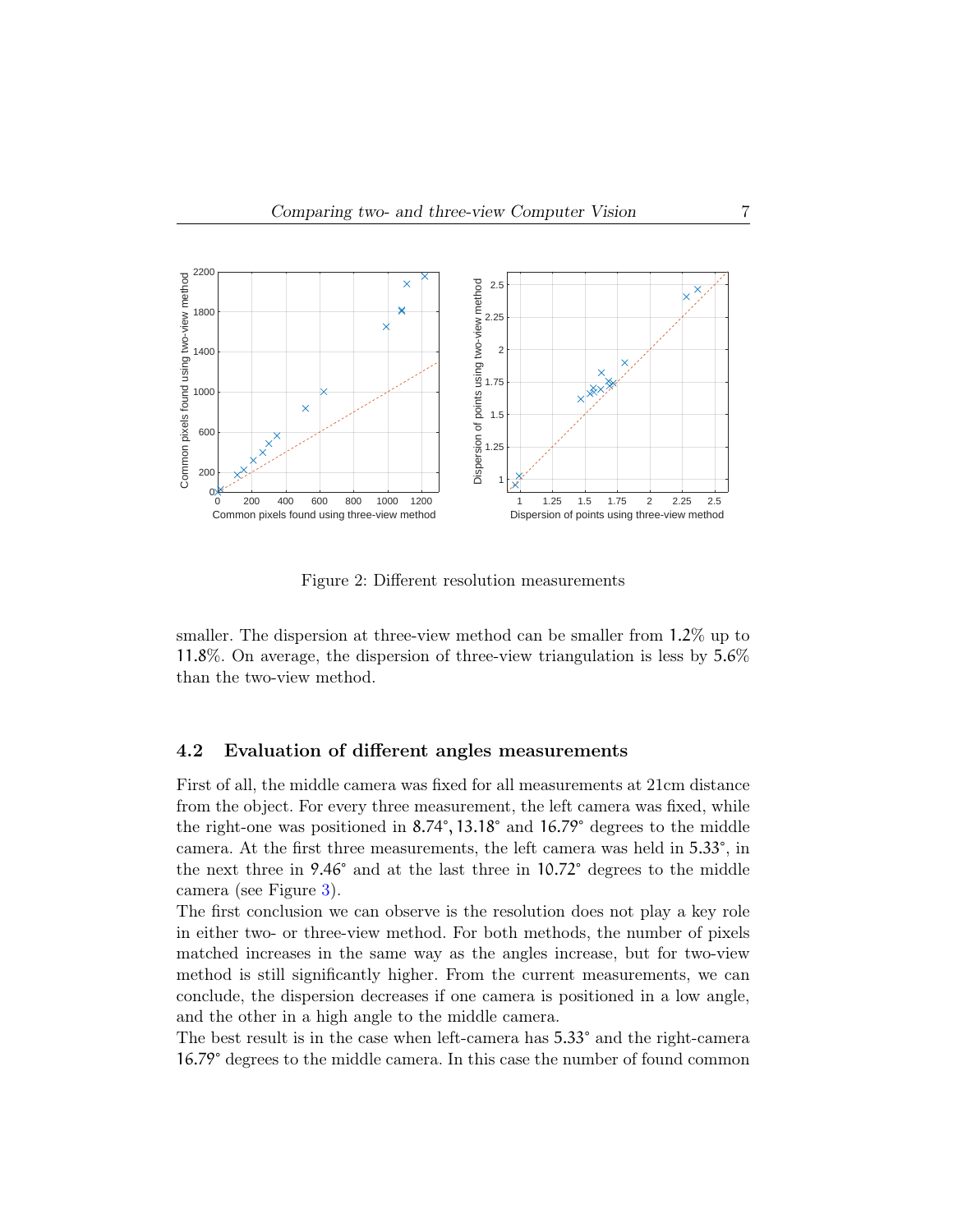

<span id="page-7-0"></span>Figure 3: Camera positions for different angle measurements



Figure 4: Different angle measurements

pixels is 653 for the two-view method, and 264 for the three-view one. In this case also, the dispersion of points is minimal, 1.18 for two-view method, and 1.11 for three-view one.

The worst result is at 10.72° for the left camera and 8.74° for the right-one, with 498 common pixels found using two-view method, and 202 using three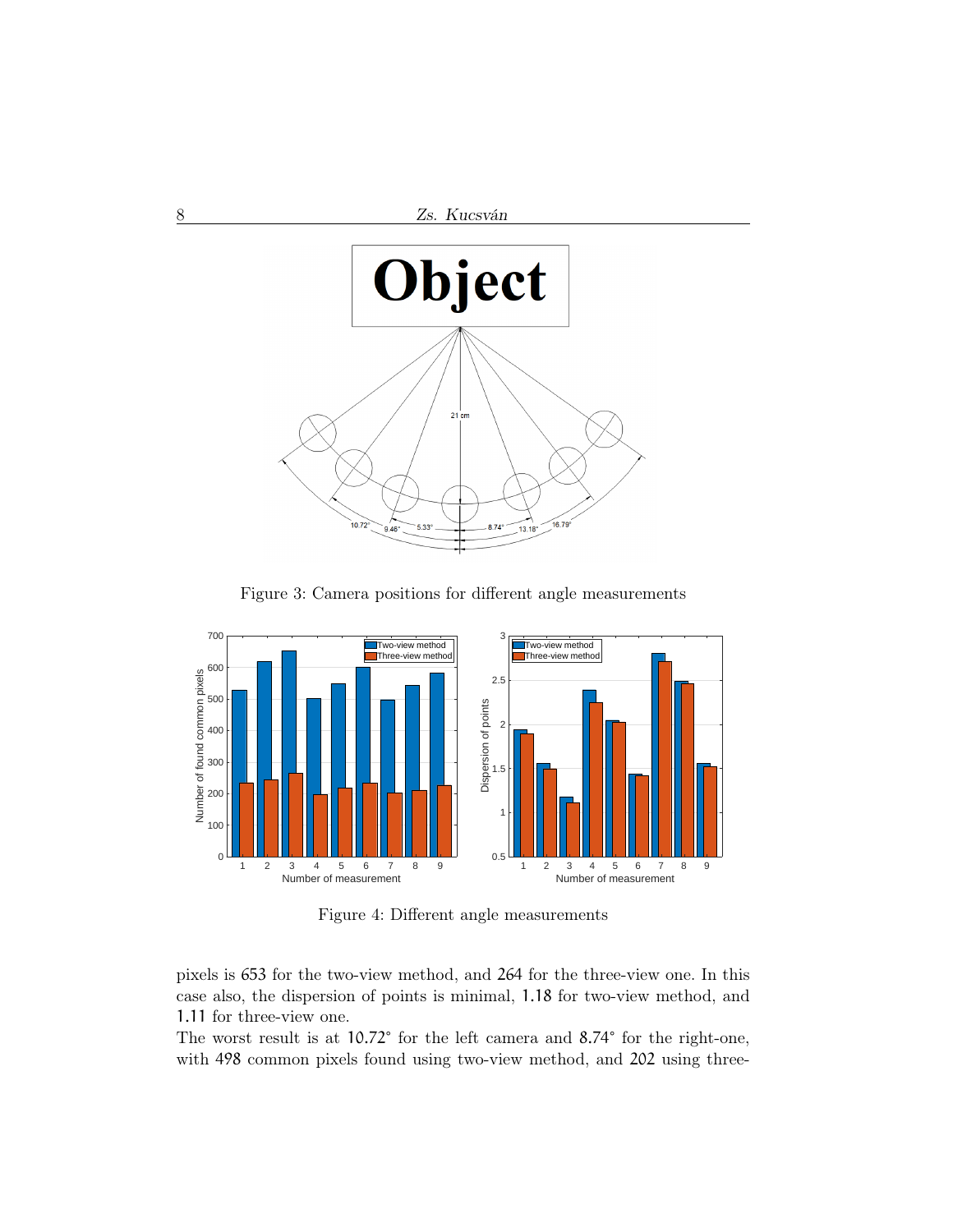view. The dispersions in this case are the largest, 2.8 and 2.71 respectively for the two-view and three-view methods.

#### 4.3 Evaluation of different distances measurements

At these measurements, we fixed seven different points on a line. The points were at 1.73 cm, 3.46 cm, 5.33 cm, 7.2 cm, 9.16 cm, and 10.93 cm distances relatively to the first fixed point. We positioned the cameras in every combination of these points for measurements. The fourth point (with 5.33 cm distance to the left-most point) was on the perpendicular bisector of the object.



Figure 5: Different distances measurements

Our measurements don't show a clear correlation between the different distances between cameras and the number reconstructed pixels, but it is clearly apparent that the dispersion decreases when two cameras are close together and the third moves away.

The best result was when the left camera is at 1.73 cm, the middle-one at 5.33 cm and the right-one at 7.2 cm distance from the left-most point. In this case the dispersion is 0.49 for two-view method, and 0.45 for three-view one.

The worst result was the first measurement, when the left camera is at 0 cm, the middle-one at 1.73 cm and the right-one at 3.46 cm distance from the leftmost point. In this case the dispersion is 1.89 for the two-view method, and 1.83 for the three-view one.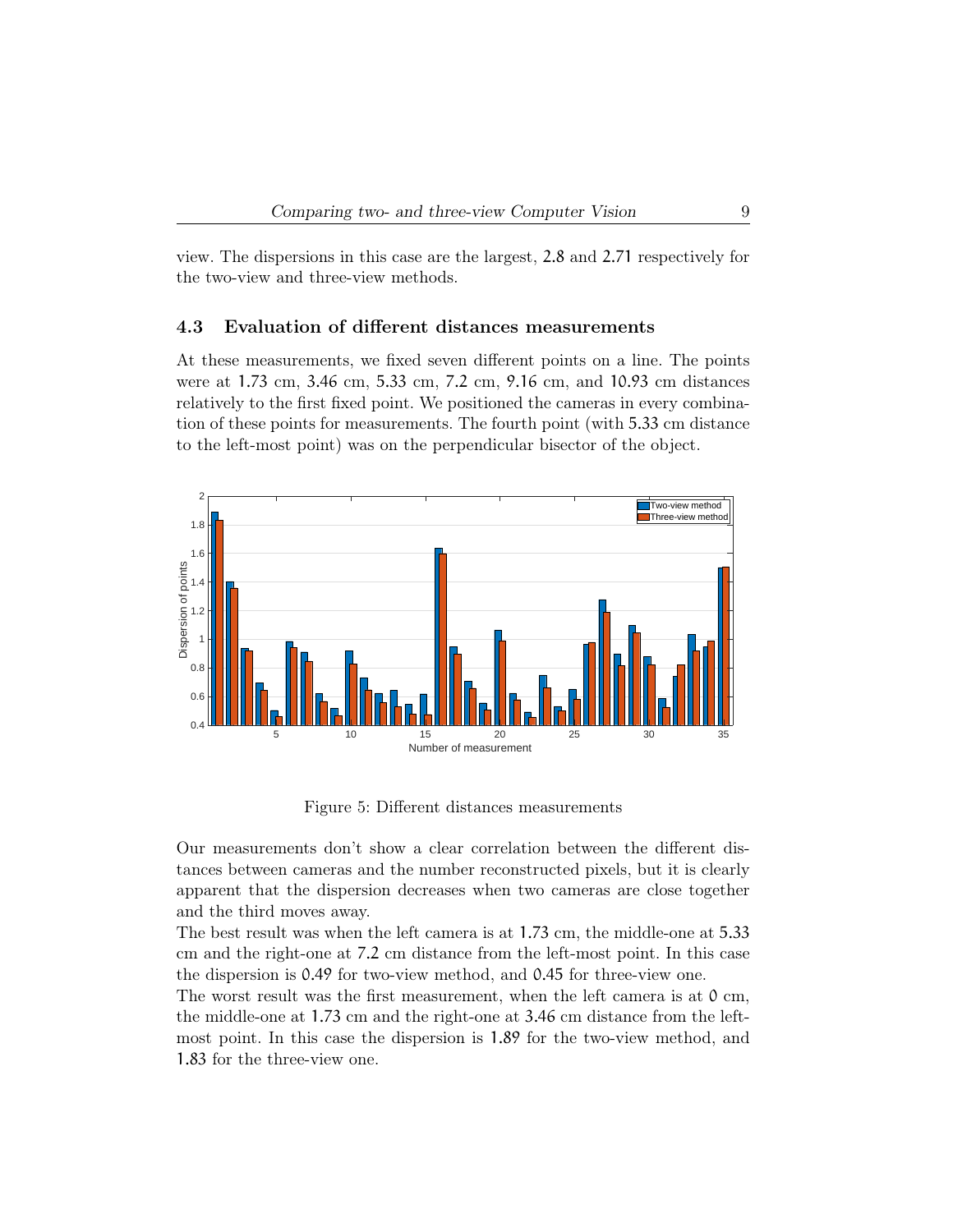#### 4.4 Conclusion

From the results, firstly, we can conclude, that using the two-view method there will be more common pixels but using the three-view method the dispersion of triangulated points will be smaller. Secondly, we conclude, that the number of found common pixels increases if we increase the angle of one camera but the other camera remains at a low angle to the middle one. The dispersion of triangulated points depends on the distance between the cameras, but also from the position relative to the object. The last conclusion is that until a certain resolution, the bigger resolution results in more triangulated points. This resolution may differ from the camera used for capturing the images. In our case, the best resolution was the UltraHD resolution  $(3840 \times 2160)$  pixels). Summarizing the research output, we can formulate that using the three-view method, we get a better triangulation result for the human eye than using the two-view method. The question remains whether the three-view method is more accurate than the two-view method, or not?

### References

- <span id="page-9-7"></span>[1] DeviceSpecifications. Google pixel 2 device specifications. [https://www.](https://www.devicespecifications.com/en/model/cd694619) [devicespecifications.com/en/model/cd694619](https://www.devicespecifications.com/en/model/cd694619).  $\Rightarrow$  [5](#page-4-0)
- <span id="page-9-2"></span>[2] Jan Draisma, Emil Horobeţ, Giorgio Ottaviani, Bernd Sturmfels, and Rekha R Thomas. The euclidean distance degree of an algebraic variety. Foundations of computational mathematics, 16(1):99–149, 2016.  $\Rightarrow$ [3](#page-2-1)
- <span id="page-9-6"></span>[3] Mark Harman. Opencamera. [https://sourceforge.net/projects/](https://sourceforge.net/projects/opencamera/) [opencamera/](https://sourceforge.net/projects/opencamera/).  $\Rightarrow$  [5](#page-4-0)
- <span id="page-9-4"></span>[4] Richard Hartley and Andrew Zisserman. Multiple view geometry in computer vision. Cambridge university press, 2003.  $\Rightarrow$  [5](#page-4-0)
- <span id="page-9-1"></span>[5] Richard I Hartley and Peter Sturm. Triangulation. Computer vision and image understanding, 68([2](#page-1-0)):146–157, 1997.  $\Rightarrow$  2
- <span id="page-9-0"></span>[6] Lili Huang and Matthew Barth. A novel multi-planar lidar and computer vision calibration procedure using 2d patterns for automated navigation. In 2009 IEEE Intelligent Vehicles Symposium, pages 117–122. IEEE, 2009. <sup>⇒</sup>[1](#page-0-0)
- <span id="page-9-3"></span>[7] Zoltán Kató and László Czúni. Számítógépes látás egyetemi tananyag. Typotex, 2011.  $\Rightarrow$  [3,](#page-2-1) [4,](#page-3-1) [5](#page-4-0)
- <span id="page-9-5"></span>[8] Zsolt Levente Kucsván. Data set used for the research. [https://drive.](https://drive.google.com/open?id=18AbYIyJLjxRKZjbxb1hyALruduCgt8qO) google.com/open?id=18AbYIyJLjxRKZjbxb1hyALruduCgt8q0.  $\Rightarrow$ [5](#page-4-0)